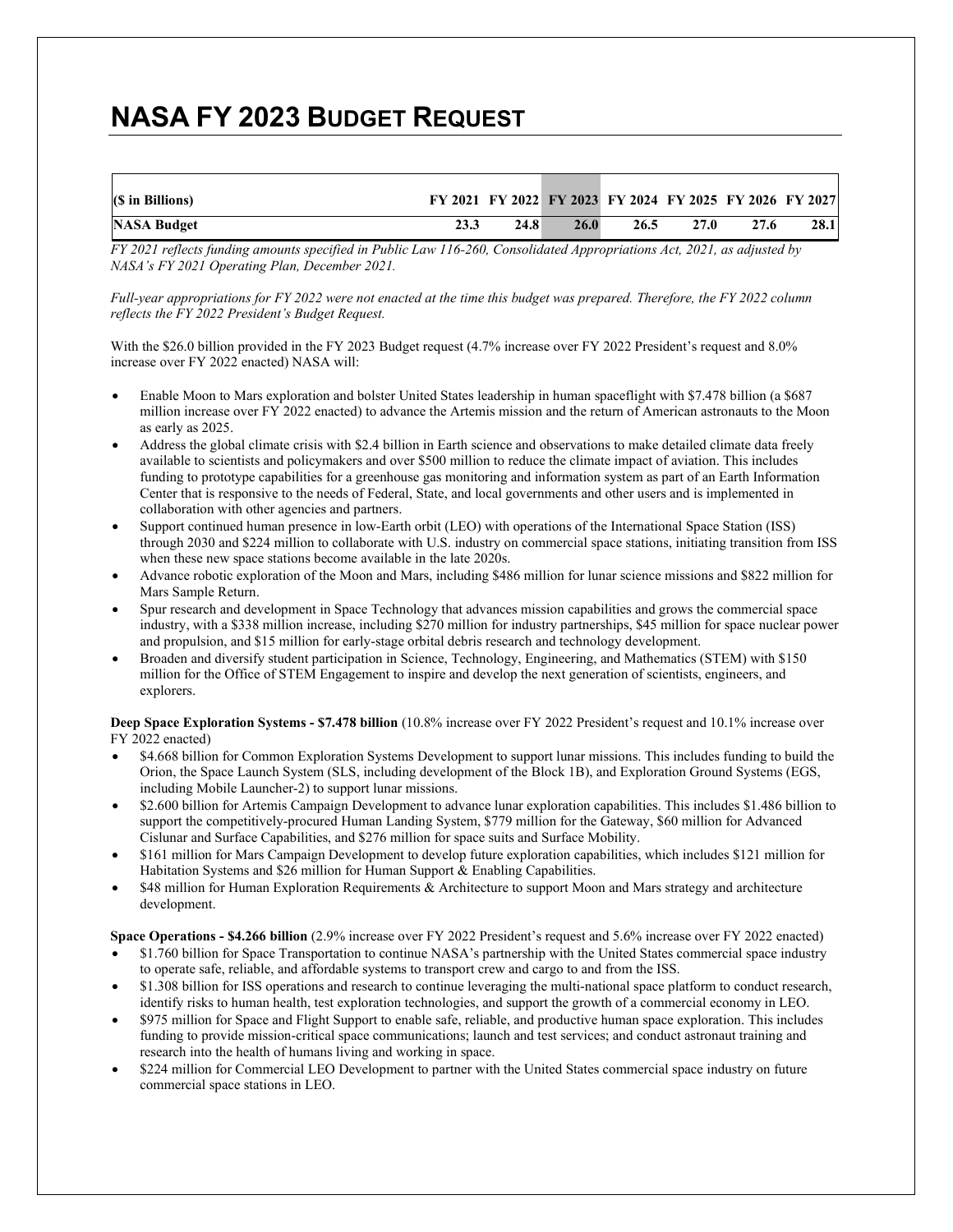## **NASA FY 2023 BUDGET REQUEST**

**Space Technology - \$1.438 billion** (0.9% increase over FY 2022 President's request and 30.7% increase over FY 2022 enacted)

- \$525 million for Technology Demonstration for ground and flight testing including: launch and flight demonstration of Deep Space Optical Communications, Low-Earth Orbit Flight Test of an Inflatable Decelerator, and Cislunar Autonomous Positioning System Technology Operations and Navigation Experiment; completing the Solar Electric Propulsion first qualification thruster; and development of Cryogenic Fluid Management, and On-orbit Servicing, Assembly, and Manufacturing-1 (OSAM-1) and OSAM-2.
- \$472 million to advance disruptive space technologies including delivery of Lunar Surface Innovative Initiative payloads (Polar Resources Ice Mining Experiment, Nokia 4G, Hopper, and Cooperative Autonomous Distributed Robotic Exploration) to the lunar surface and the Industry & Commerce Innovation Opportunity to pursue technologies needed by commercial space stakeholders.
- \$156 million for Early-Stage Innovation and Partnerships that source ideas from a broad, diverse base of innovators, and transfer space technology into the space economy.
- \$285 million for Small Business Innovation Research and Small Business Technology Transfer to develop new technologies, drive investments in small businesses, and spur economic growth.

**Science - \$7.988 billion** (0.7% increase over FY 2022 President's request and 4.9% increase over FY 2022 enacted)

- \$2.412 billion for Earth Science to support the Earth System Observatory and investments in sustained climate observations; continue Earth System Explorers and Venture Class missions consistent with Decadal Survey recommendations; and develop Geostationary Carbon Observatory (GeoCarb), Plankton, Aerosol, Cloud, ocean Ecosystem (PACE), Climate Absolute Radiance and Refractivity Observatory (CLARREO)-Pathfinder, NASA Indian Space Research Organization Synthetic Aperture Radar (NISAR), and Surface Water and Ocean Topography (SWOT).
- \$3.160 billion for Planetary Science including a Mars Sample Return mission with international partnerships launching as early as FY 2028, as well as Europa Clipper, New Frontiers and Discovery missions, Planetary Defense (Double Asteroid Redirect Test [DART] and Near Earth Object [NEO] Surveyor), and the Volatiles Investigating Polar Exploration Rover (VIPER) lunar mission.
- \$1.556 billion for Astrophysics to build the Nancy Grace Roman Space Telescope and Explorers program missions such as the Spectro-Photometer for the History of the Universe, Epoch of Reionization and Ices Explorer (SPHEREx) and the recently selected Compton Spectrometer and Imager (COSI), and implementation of decadal survey diversity and inclusion recommendations in the research program. The Budget proposes closeout of the Stratospheric Observatory for Infrared Astronomy (SOFIA) mission, consistent with decadal survey findings regarding its low scientific productivity.
- \$760 million for Heliophysics to study the Sun and its influence throughout the solar system, including the Interstellar Mapping and Acceleration Probe (IMAP) and Geospace Dynamics Constellation (GDC) missions, Explorer selections such as Polarimeter to Unify the Corona and Heliosphere (PUNCH), and Tandem Reconnection and Cusp Electrodynamics Reconnaissance Satellites (TRACERS), and the newly selected missions Multi-slit Solar Explorer (MUSE) and HelioSwarm. The Budget supports interagency efforts to improve space weather forecasting, the Diversify, Realize, Integrate, Venture, Educate (DRIVE) initiative, and new orbital debris investments.
- \$100 million for Biological and Physical Science to better understand how biological and physical systems work from the unique vantage point of space.
- Supports over 100 leading-edge space science missions (including 46 currently preparing for launch and over 60 in operation) and 10,000 United States scientists in universities, industry, and Government labs through more than 4,000 openly-competed research awards.

**Aeronautics Research - \$0.972 billion** (6.2% increase over FY 2022 President's request and 10.3% increase over FY 2022 enacted)

- \$289 million for Integrated Aviation Systems to develop Electrified Powertrain Flight Demonstrations and a Sustainable Flight Demonstrator that will pave the way to reducing aviation emissions. Also supports the first flights of the X-59 Low-Boom Flight Demonstrator and X-57 all-electric aircraft.
- \$253 million for Advanced Air Vehicles to support advanced engine technology development, techniques for high-rate manufacturing of composite structures, advanced transonic truss-braced wing testing, advanced air mobility vertical lift vehicle designs, and supersonic boom data validation.
- \$156 million for Airspace Operations and Safety to work with the Federal Aviation Administration to safely increase operational efficiency at the vehicle, fleet, and system-wide levels and reduce environmental impacts. Also includes the Advanced Air Mobility project (transferred from Integrated Aviation Systems) and initiates a new wildfire management project.
- \$156 million for Transformative Aero Concepts to support revolutionary aviation concepts development with opportunities focused on zero-emissions aviation, new computational tools, and experimental capability advancement.
- \$117 million for Aerosciences Evaluation and Test Capabilities, supporting NASA's wind tunnel test infrastructure.